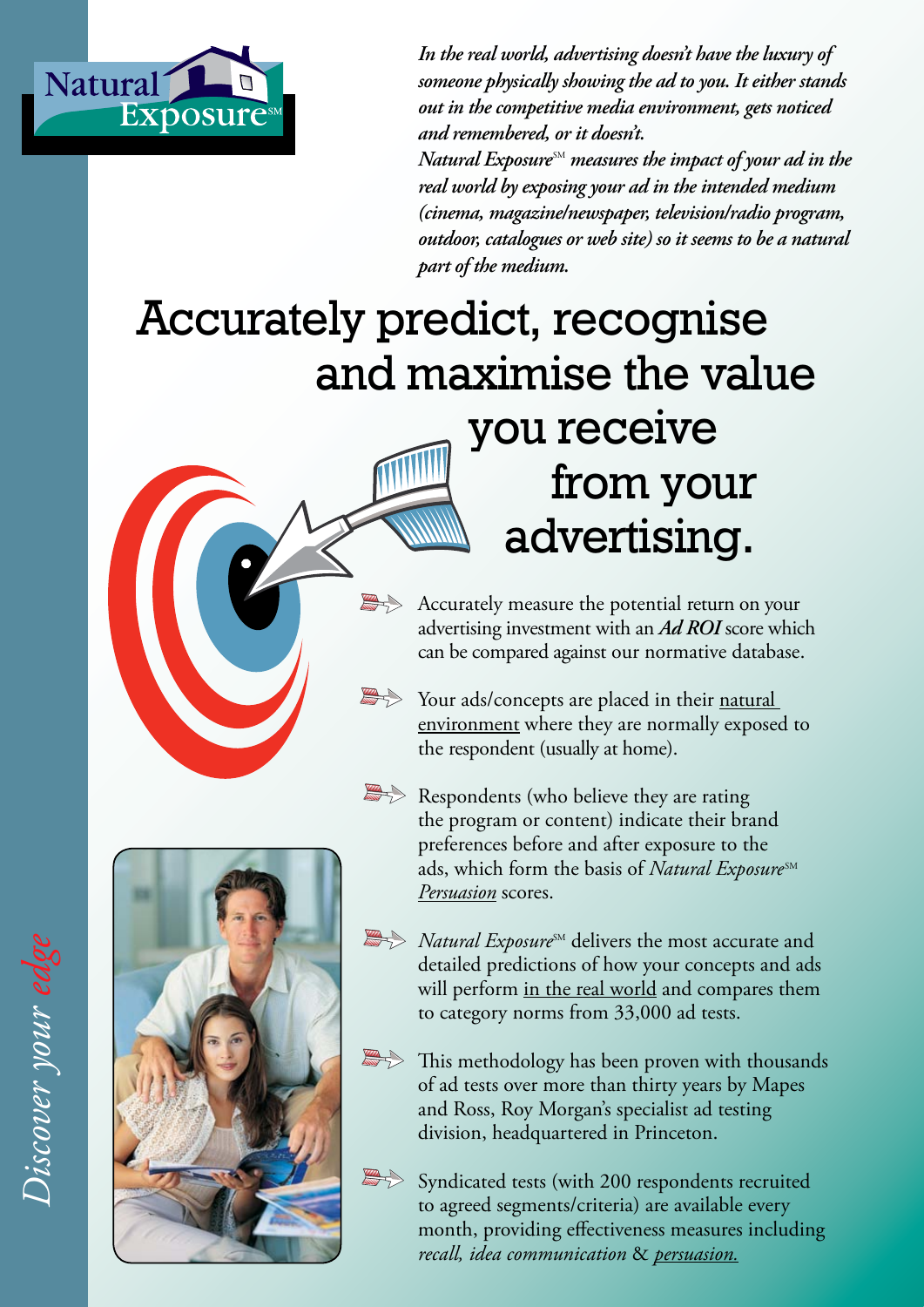

## Welcome to the real world.

Frusen Gladje Ad ROI Haagen-Dazs

Our research shows that the main visual is the single most important element of a print ad. Visuals which 'tell the story' are more effective than ads where the visual is misleading or indirect. Advertisers can often determine how effective a print ad will be if, in the development stage, they look at the ad's main visual, ignoring other elements such as body copy, and ask two questions:

- *What is the advertised category?*
- *What is the advertiser trying to tell me about it?*

Similar basic rules apply to television commercials. Even if an idea suceeds in attracting the viewer's attention, unless it is relevant to the brand or its key consumer benefit, it's unlikely to be persuasive and brand linkage will be weak. Whatever the medium, successful ads promote consumer benefits and answer the question 'what's in it for me'.

The underlying philosophy for *Natural ExposureSM* is that it relates to the real world. As people go through each day, they receive thousands of stimuli.

- **The** *Natural Exposure*<sup>SM</sup> pre-exposure interview includes brand preferences (without brand name prompting).
- Natural exposure to the medium (e.g. magazine or TV show) is in their natural environment (usually their own home).
- Our day-after interview re-tests brand preferences. (Even small shifts signify *Persuasion*).
- 'Advertising' is then mentioned for the first time for in-depth recall & impressions.
- *Recall, Idea Communication* and *Persuasion* are compared to category norms from 33,000 print and TV ad tests over 30 years.

Advertising messages are a part of this influx. Instantaneous decisions are made regarding what should be retained and what can be ignored.

The 'day-after' Natural Exposure*SM* method enables us to determine the extent to which your message has been successful in getting through to people, creating a lasting impression, delivering your message, influencing people's thoughts and impressions, and in persuading people to prefer your brand.

> Customised *Natural Exposure<sup>SM</sup>* tests ads from up to 6 different categories. Additional diagnostics available, include likability, imagery and brand loyalty.

Our research consistently reveals that huge differences in effectiveness exist between advertisements.

## How the world's most proven & effective ad testing research methodology works.

Print Ad tests the 1st week of each month. TVC tests the 2nd week of each month. 200 respondents 18-65 years (100 each in Sydney and Melbourne). Fast turnaround (topline -5 days, full report -3 weeks) and highly cost-effective. Extensive quantitative measures including *Recall, Idea Communication & Persuasion.* **Qualitative report includes** *Verbatims* for all open-ended questions. **Deliverables include** *Guidance* for adding value to your advertising.

### A real world AdROI example.

*Below are two magazine ads for brands of ice cream. By looking at the illustration of each ad separately, how well could you answer what product is being advertised in each case, and what the advertiser is trying to tell customers about the product?*







*In terms of relative performance, if an average ad returns \$100,000, the Frusen Gladje ad on the left returns \$29,000 while the Haagen-Dazs ad on the right returns \$818,000 – an Ad ROI of 818.*



## Test up to six different ads and/or concepts.

Pre and Post questionnaires can be administered online (while the ad is still appearing), taking advantage of the internet's immediacy and cost effectiveness.

## Cost-effective syndicated ad tests monthly.